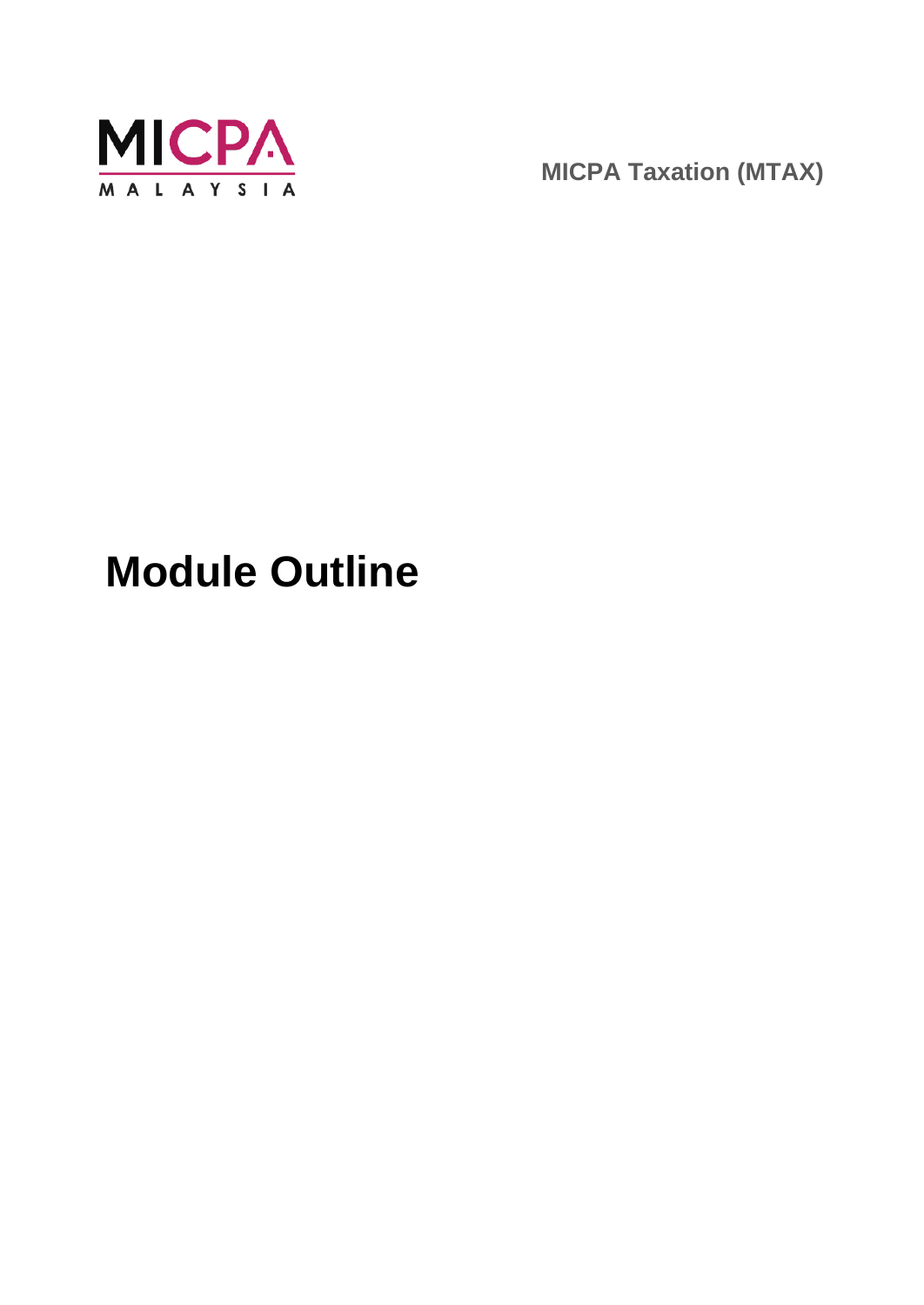All our rights reserved. No part of this publication may be reproduced, stored in a retrieval system or transmitted, in any form or by any means, electronic, mechanical, photocopying, recording or otherwise, without the prior written permission of MICPA.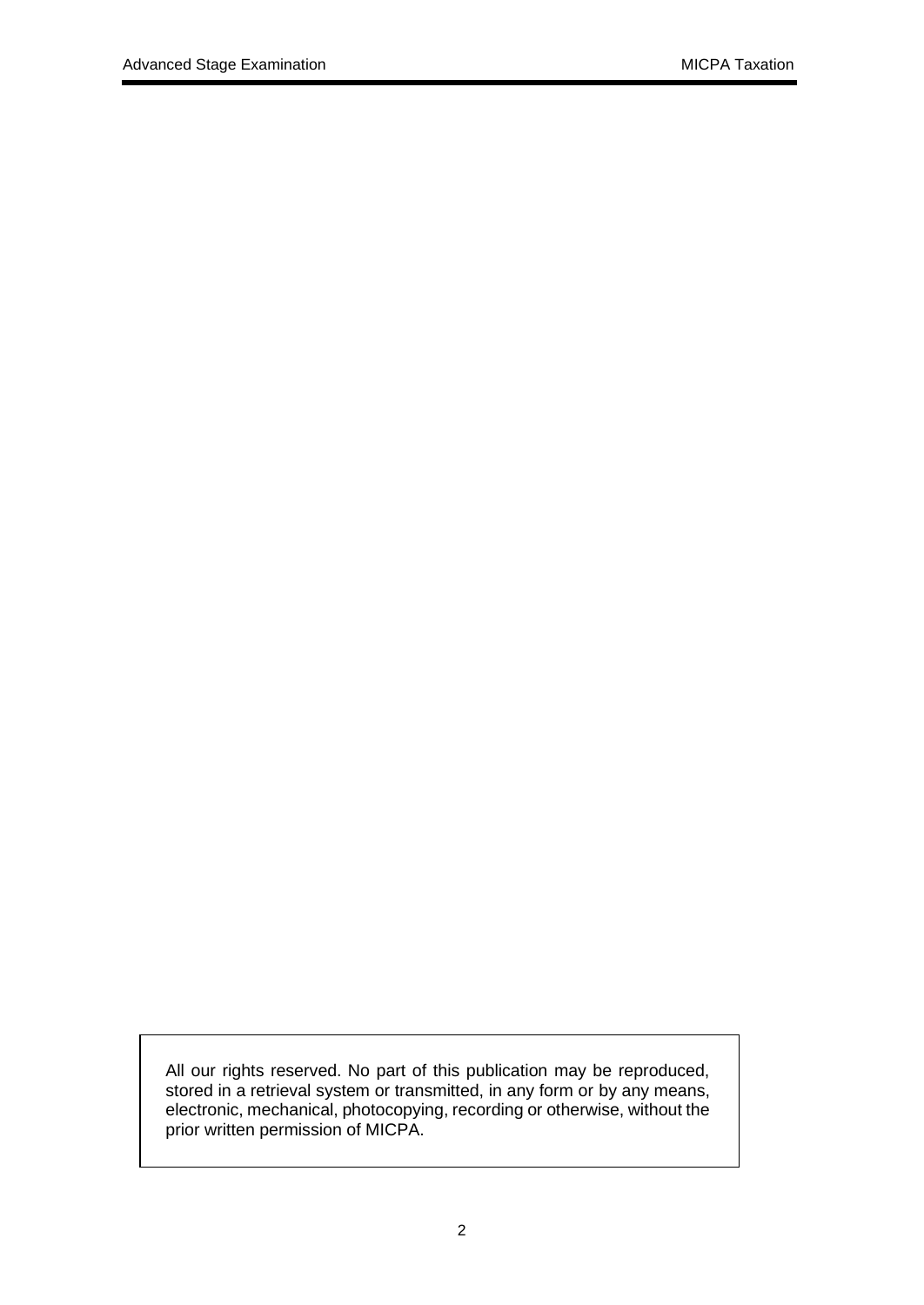# **MICPA TAXATION**

### **Introduction**

This paper is designed to provide students a thorough understanding of the fundamental concepts and principles of the Malaysian taxation system and the relevance of taxation to personal and business decision making.

Students are expected to display an in-depth understanding of the impact of all major taxes on the transactions of individuals, companies and special undertakings and be able to identify, discuss and advise on the tax issues in a particular situation as well as planning opportunities to minimise potential tax liabilities.

At the advanced stage, students must not only be fully conversant with the Malaysian income tax system but also a good understanding of real property gains tax, investment incentives and indirect taxation.

#### **Module learning outcome**

By the end of this module, students should be equipped with:

- (a) An in-depth knowledge and understanding of the concepts and principles of Malaysian taxation.
- (b) The ability to solve practical problems which draw on the interaction of different taxes as well as case law.

#### **Module requirements**

The weightings of assessment for the module are:

| Project                                                                      | 20% (marked out of 20) |  |
|------------------------------------------------------------------------------|------------------------|--|
| Exam                                                                         | 80% (marked out of 80) |  |
| To pass a technical module, candidates must meet the following requirements: |                        |  |
| Pass the exam by achieving at least 40 marks out of 80 and;<br>1.            |                        |  |
| Pass the module overall by achieving at least 50 marks out of 100.<br>2.     |                        |  |

## **Examination format**

A 3 hours and 30 minutes (including reading time) written paper comprising 4 compulsory questions.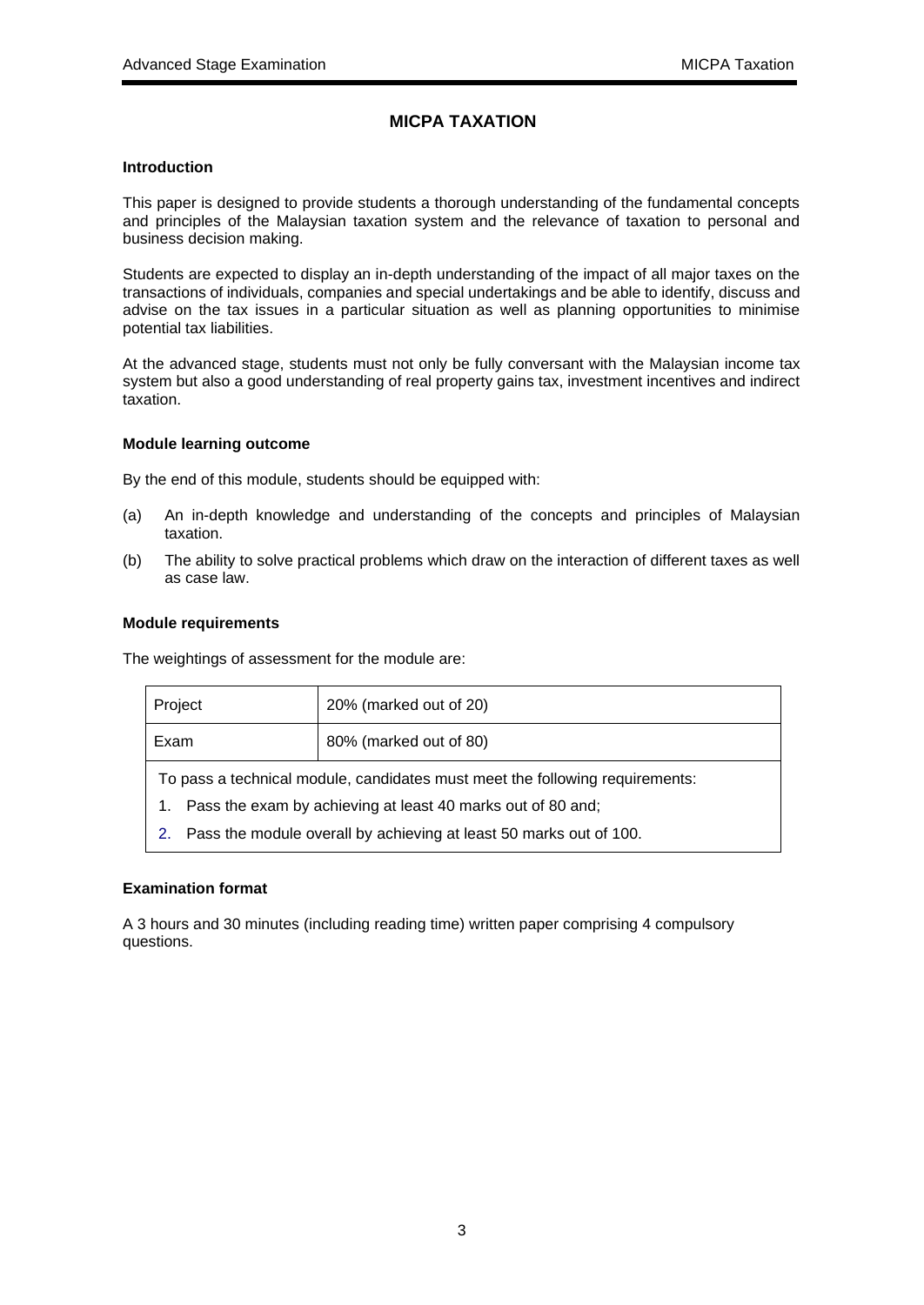### **Syllabus content**

### **1. Taxation of Companies**

Computation and advice on the tax liabilities of companies drawing on the relevant principles of taxation stated in the syllabus. This includes the computation of allowances/charges related to the relevant qualifying expenditure incurred in the mining, agriculture and timber industries.

## **2. Principles of Taxation**

Advanced aspects of taxation including application of case law decisions relating to the assessibility of receipts, deductibility of expenses, commencement and cessation of business, capital allowances (including disposals subject to control), arm's length pricing, thin capitalisation provision, etc.

#### **3. Taxation of Special Cases**

- (a) Sea and air transport undertakings
- (b) Insurance business, including
	- i General insurance
	- ii Life insurance
	- iii Inward re-insurance
	- iv Offshore insurance
	- v Takaful business (Islamic Insurance)
- (c) Banking institutions
- (d) Leasing business
- (e) Co-operative societies, trade associations and clubs
- (f) Property development/construction contracts
- (g) Unit trusts/investment funds
- (h) Investment holding companies and principal hubs
- (i) Operational headquarters company, regional distribution centre, international procurement centre, etc
- (j) Trusts and estates under administration
- (k) Settlements
- (l) Charitable institutions

## **4. Cross Border Activities**

- (a) Trading in/with Malaysia
- (b) Withholding taxes
- (c) Principles of avoidance of double taxation
- (d) Bilateral/unilateral credits under Schedule 7
- (e) Double taxation agreements

#### **5. Real Property Gains Tax**

Principles, scope, chargeable assets/persons, exemptions, tax rates, administrative aspects and computation of tax under the Real Property Gains Tax Act 1976 including transactions involving shares in real property companies.

#### **6. Investment Incentives**

Incentives under the Promotion of Investments Act 1986 and the Income Tax Act 1967 including venture capital, Multimedia Super Corridor status and BioNexus status incentives.

#### **7. Labuan as an International Business and Financial Centre**

Principles, scope, administration and computation of tax under the Labuan Business Activity Tax Act, 1990.